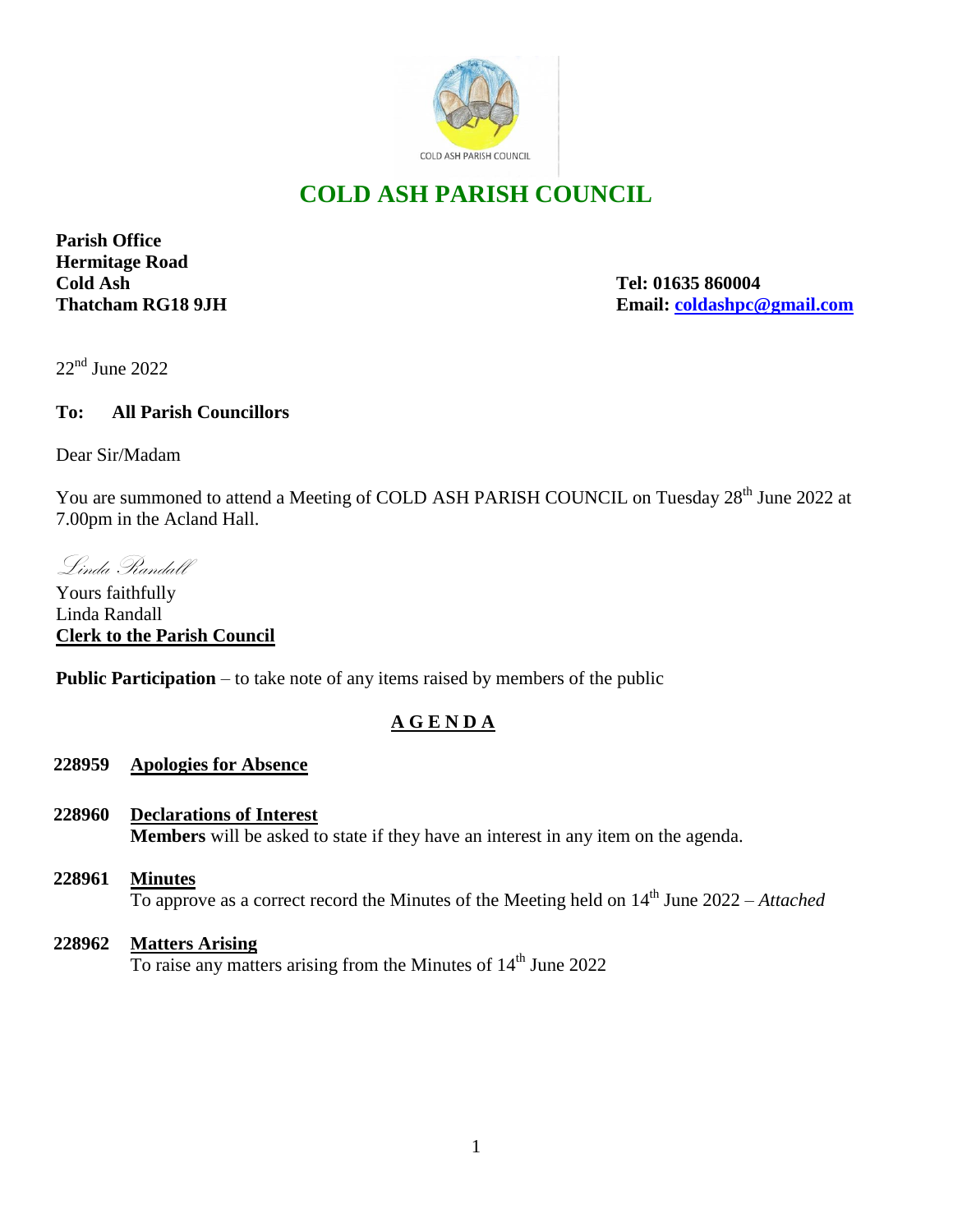#### **228963 Planning Matters**

 *If members of the Public would like to comment on an application they should check the advice on our website:-*

<https://coldashpc.org.uk/the-council/planning/>

#### **a) Planning:-**

**22/01272/HOUSE Adjacent to Parish** 44 Mersey Way Thatcham - *First floor side extension* 

**22/01245/HOUSE** Juniper Rise Ashmore Green - *Section 73A: Variation of Condition 3 (Materials) of previously approved application 12/00538/HOUSE: First floor extension to single storey house, single storey extension to the west and new garage to replace existing*.

#### **b) Decisions**:-

### **21/03135/COMIND** Land West Of Heath Lane - *Construction of 2*

*Detention basins located north and south of a proposed access track connected via twin 450mm dia. pipes. The North Basin will have an area of 0.35 hectares and a 0.6m high earth bund and will accommodate a 20m wide spillway and a 20m wide weir. The South Basin will have an area of 0.23 hectares and a 1.4m high earth with a 20m wide weir to accommodate exceedance flows from the North Basin. and realignment of an existing ditch via a 450mm dia. Culvert. A 450mm dia. pipe will convey flows from the southern basin during flood events to a new cut ditch before discharging into the existing ditch to the west of the site. Flows from the existing ditch eventually discharge to a Thames Water sewer. The provision of a 4.8m wide access track to serve the Scheme.* **APPROVED** *–* Previous Parish Council Comments - No Objection – Unanimous

**22/01067/HOUSE** 14 Yates Copse Newbury - *Single storey rear extension –* **APPROVED –** Previous Parish Council Comments - NO OBJECTION - UNANIMOUS

#### **c) Appeals:- APP/W0340?W/22/3292211- Land at Lawrences Lane Adjacent to Parish 21/02112/FUL Adjacent to Parish** Land at Lawrences Lane Thatcham –

 *Change of use to 7 no. Gypsy/Traveller pitches comprising 7 no: static caravans, 7 no: day rooms, 7 no: touring caravans, and associated works* Previous Parish Council Comments - **Objection – Unanimous**

- While this site is not within our Parish its location is immediately adjacent and our parishioners will be affected by the proposed usage.
- We have not been able to locate the orange notice advertising the application on this site
- We note that the application has answered 'no' with regards to the question whether work has already started. As we all know this is incorrect.
- This previously rural site is close to the AONB and is outside the settlement boundary.
- This is a quiet and narrow rural lane that is enjoyed by our parishioners for walking. This has recently been recognised by the proposal to close this lane to through traffic by certifying it as an "Active Travel" route. The proposed application and the corresponding traffic will put at risk the quiet and rural nature of this lane.